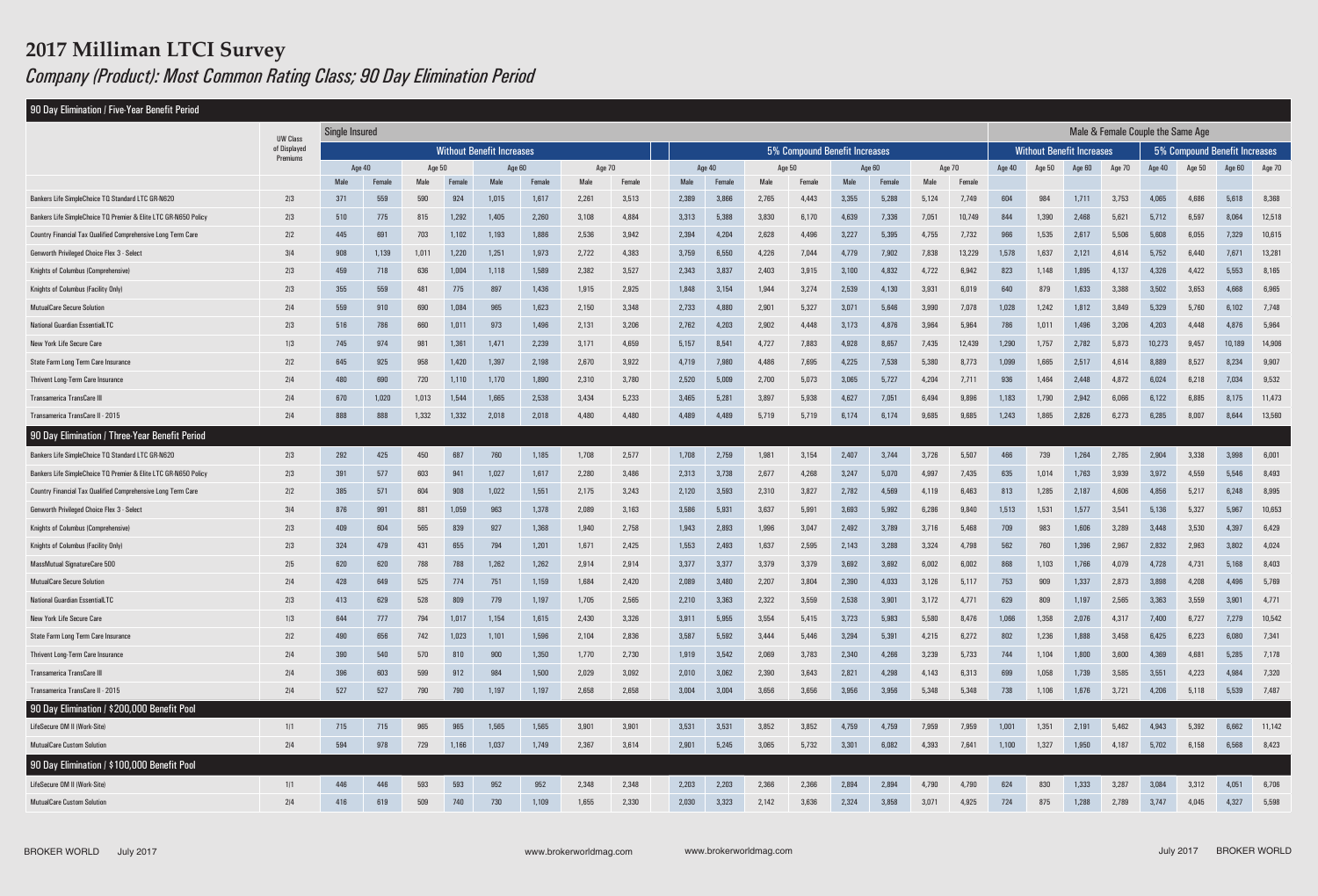#### **2017 Milliman LTCI Survey**

**Shared care premiums for each carrier's most common rating classification reflecting \$100/day initial maximum benefit after a 90-day elimination period, assuming that each spouse buys the indicated benefit period.**

| 90 Day Elimination / Five-Year Benefit Period SHARED CARE       |     |                |                                   |        |        |                               |        |        |        |        |
|-----------------------------------------------------------------|-----|----------------|-----------------------------------|--------|--------|-------------------------------|--------|--------|--------|--------|
|                                                                 |     |                | Male & Female Couple the Same Age |        |        |                               |        |        |        |        |
|                                                                 |     |                | <b>Without Benefit Increases</b>  |        |        | 5% Compound Benefit Increases |        |        |        |        |
|                                                                 |     | 3rd Pool?      | Age 40                            | Age 50 | Age 60 | Age 70                        | Age 40 | Age 50 | Age 60 | Age 70 |
| Bankers Life SimpleChoice TO Standard LTC GR-N620               | 2/3 | Yes            | 750                               | 1,230  | 2,087  | 4,429                         | 5,122  | 5,857  | 6,882  | 9,916  |
| Bankers Life SimpleChoice TQ Premier & Elite LTC GR-N650 Policy | 2/3 | Yes            | 1,047                             | 1,738  | 3,011  | 6,633                         | 7,197  | 8,247  | 9,878  | 14,834 |
| Country Financial Tax Qualified Comprehensive Long Term Care    | 2/2 | <b>No</b>      | 1,055                             | 1,677  | 2,859  | 6,016                         | 6,127  | 6,616  | 8,008  | 11,598 |
| Genworth Privileged Choice Flex 3 - Select                      | 3/4 | <b>No</b>      | 1,755                             | 1,913  | 2,478  | 5,403                         | 6,381  | 7,517  | 8,954  | 15,565 |
| Knights of Columbus (Comprehensive)                             | 2/3 | $\mathsf{No}$  | 1,176                             | 1,640  | 2,707  | 5,910                         | 6,181  | 6,318  | 7,933  | 11,664 |
| Knights of Columbus (Facility Only)                             | 2/3 | N <sub>0</sub> | 914                               | 1,256  | 2,333  | 4,840                         | 5,002  | 5,219  | 6,668  | 9,950  |
| <b>MutualCare Secure Solution</b>                               | 2/4 | No             | 1,193                             | 1,440  | 2,102  | 4,464                         | 6,182  | 6,681  | 7,078  | 8,987  |
| <b>National Guardian EssentialLTC</b>                           | 2/3 | Yes            | 872                               | 1,122  | 1,660  | 3,559                         | 4,666  | 4,937  | 5,412  | 6,620  |
| <b>New York Life Secure Care</b>                                | 1/3 | Yes            | 1,612                             | 2,196  | 3,478  | 7,341                         | 12,841 | 11,822 | 12,736 | 18,632 |
| State Farm Long Term Care Insurance                             | 2/2 |                |                                   |        |        |                               |        |        |        |        |
| Thrivent Long-Term Care Insurance                               | 2 4 | $\mathsf{No}$  | 1,086                             | 1,698  | 2,840  | 5,652                         | 6,987  | 7,213  | 8,159  | 11,057 |
| <b>Transamerica TransCare III</b>                               | 2/4 | N <sub>0</sub> | 1,278                             | 1,934  | 3,179  | 6,554                         | 6,614  | 7,439  | 8,832  | 12,395 |
| Transamerica TransCare II - 2015                                | 2 4 | N <sub>0</sub> | 1,343                             | 2,015  | 3,053  | 6,777                         | 6,791  | 8,650  | 9,339  | 14,650 |
| 90 Day Elimination / Three-Year Benefit Period SHARED CARE      |     |                |                                   |        |        |                               |        |        |        |        |
| Bankers Life SimpleChoice TO Standard LTC GR-N620               | 2/3 | Yes            | 611                               | 972    | 1,643  | 3,565                         | 3,862  | 4,440  | 5,278  | 7,801  |
| Bankers Life SimpleChoice TQ Premier & Elite LTC GR-N650 Policy | 2/3 | Yes            | 832                               | 1,333  | 2,292  | 5,041                         | 5,283  | 6,064  | 7,321  | 11,041 |
| Country Financial Tax Qualified Comprehensive Long Term Care    | 2/2 | $\mathsf{No}$  | 963                               | 1,523  | 2,592  | 5,459                         | 5,756  | 6,183  | 7,405  | 10,661 |
| Genworth Privileged Choice Flex 3 - Select                      | 3/4 | N <sub>0</sub> | 1,747                             | 1,837  | 1,907  | 4,401                         | 5,942  | 6,412  | 7,205  | 13,232 |
| Knights of Columbus (Comprehensive)                             | 2/3 | ${\sf No}$     | 1,013                             | 1,404  | 2,294  | 4,698                         | 4,962  | 5,025  | 6,281  | 9,184  |
| Knights of Columbus (Facility Only)                             | 2/3 | No             | 802                               | 1,086  | 1,995  | 4,066                         | 4,046  | 4,233  | 5,432  | 8,122  |
| <b>MassMutual SignatureCare 500</b>                             | 2/5 | Yes            | 910                               | 1,156  | 1,852  | 4,277                         | 4,957  | 4,960  | 5,419  | 8,810  |
| <b>MutualCare Secure Solution</b>                               | 2/4 | <b>No</b>      | 874                               | 1,055  | 1,551  | 3,333                         | 4,522  | 4,881  | 5,215  | 6,693  |
| <b>National Guardian EssentialLTC</b>                           | 2/3 | Yes            | 761                               | 979    | 1,448  | 3,104                         | 4,069  | 4,306  | 4,720  | 5,773  |
| <b>New York Life Secure Care</b>                                | 1/3 | Yes            | 1,332                             | 1,698  | 2,596  | 5,396                         | 9,250  | 8,408  | 9,099  | 13,177 |
| <b>State Farm Long Term Care Insurance</b>                      | 2/2 |                |                                   |        |        |                               |        |        |        |        |
| Thrivent Long-Term Care Insurance                               | 2/4 | No             | 930                               | 1,380  | 2,250  | 4,500                         | 5,461  | 5,852  | 6,606  | 8,972  |
| <b>Transamerica TransCare III</b>                               | 2/4 | No             | 838                               | 1,268  | 2,084  | 4,297                         | 4,256  | 5,062  | 5,974  | 8,774  |
| Transamerica Transcare II - 2015                                | 2/4 | No             | 884                               | 1,326  | 2,009  | 4,461                         | 5,042  | 6,135  | 6,639  | 8,974  |
| 90 Day Elimination / \$200,000 Benefit Period SHARED CARE       |     |                |                                   |        |        |                               |        |        |        |        |
| LifeSecure OM II (Work-Site)                                    | 1/1 | ${\sf No}$     | 1,131                             | 1,527  | 2,476  | 6,172                         | 5,585  | 6,093  | 7,528  | 12,591 |
| <b>MutualCare Custom Solution</b>                               | 2/4 | No             | 1,276                             | 1,539  | 2,262  | 4,857                         | 6,614  | 7,143  | 7,619  | 9,771  |
| 90 Day Elimination / \$100,000 Benefit Period SHARED CARE       |     |                |                                   |        |        |                               |        |        |        |        |
| LifeSecure OM II (Work-Site)                                    | 1/1 | ${\sf No}$     | 749                               | 996    | 1,599  | 3,945                         | 3,702  | 3,975  | 4,862  | 8,047  |
| <b>MutualCare Custom Solution</b>                               | 214 | N <sub>0</sub> | 840                               | 1,014  | 1,494  | 3,235                         | 4,346  | 4,692  | 5,019  | 6,493  |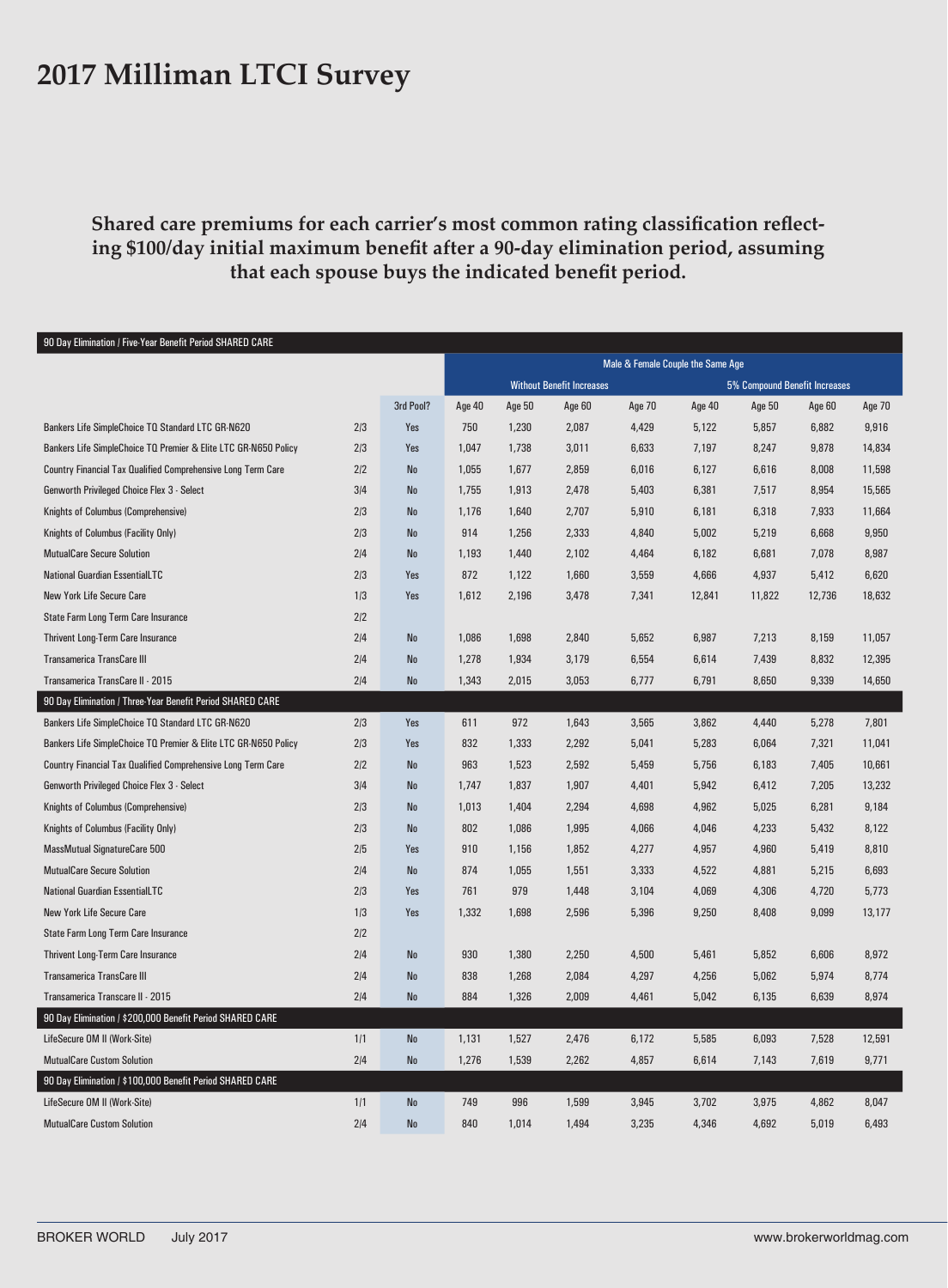### **2017 Milliman LTCI Survey**

#### **Distribution of Policies and Premium Adjustments By Fully-Underwritten Class**

|                                          |                     | <b>Best</b><br><b>Underwriting Class</b> | <b>Second Best</b><br><b>Underwriting Class</b> | <b>Third Best</b><br><b>Underwriting Class</b> | <b>Fourth Best</b><br><b>Underwriting Class</b> | <b>Fifth Best</b><br><b>Underwriting Class</b> |
|------------------------------------------|---------------------|------------------------------------------|-------------------------------------------------|------------------------------------------------|-------------------------------------------------|------------------------------------------------|
| <b>Bankers Life and Casualty Company</b> | <b>Distribution</b> | 11%                                      | 68%                                             | 21%                                            | <b>NA</b>                                       | <b>NA</b>                                      |
| <b>Bankers Life and Casualty Company</b> | Adjustment          | 90%                                      | 100%                                            | 125%                                           |                                                 |                                                |
| <b>COUNTRY Financial</b>                 | <b>Distribution</b> | 37%                                      | 63%                                             | <b>NA</b>                                      | <b>NA</b>                                       | <b>NA</b>                                      |
| <b>COUNTRY Financial</b>                 | Adjustment          | 85%                                      | 100%                                            |                                                |                                                 |                                                |
| <b>Genworth Financial</b>                | <b>Distribution</b> | 22%                                      | 25%                                             | 41%                                            | 12%                                             | <b>NA</b>                                      |
| <b>Genworth Financial</b>                | Adjustment          | 95% of 2nd best                          | 79%-93%                                         | 100%                                           | 125%                                            |                                                |
| <b>Knights of Columbus</b>               | <b>Distribution</b> | 19%                                      | 68%                                             | 12%                                            | <b>NA</b>                                       | <b>NA</b>                                      |
| <b>Knights of Columbus</b>               | Adjustment          | 90%                                      | 100%                                            | 150%                                           |                                                 |                                                |
| LifeSecure OM II Long Term Care          | <b>Distribution</b> | 100%                                     | <b>NA</b>                                       | <b>NA</b>                                      | <b>NA</b>                                       | <b>NA</b>                                      |
| LifeSecure OM II Long Term Care          | Adjustment          | 100%                                     |                                                 |                                                |                                                 |                                                |
| <b>MassMutual</b>                        | <b>Distribution</b> | 33%                                      | 52%                                             | 15%                                            | $0\%$                                           | $0\%$                                          |
| <b>MassMutual</b>                        | Adjustment          | 90%                                      | 100%                                            | 125%                                           | 250%                                            | 500%                                           |
| Mutual of Omaha                          | <b>Distribution</b> | 15%                                      | 73%                                             | 12%                                            | $0\%$                                           | <b>NA</b>                                      |
| <b>Mutual of Omaha</b>                   | Adjustment          | 85%                                      | 100%                                            | 125%                                           | 150%                                            |                                                |
| National Guardian Life Insurance Co.     | <b>Distribution</b> | <b>NA</b>                                | <b>NA</b>                                       | <b>NA</b>                                      | <b>NA</b>                                       | <b>NA</b>                                      |
| National Guardian Life Insurance Co.     | Adjustment          | 100%                                     | 125%                                            | 150%                                           |                                                 |                                                |
| New York Life Insurance Company          | <b>Distribution</b> | 91%                                      | 8%                                              | $1\%$                                          | <b>NA</b>                                       | <b>NA</b>                                      |
| New York Life Insurance Company          | Adjustment          | 100%                                     | 150%                                            | 200%                                           |                                                 |                                                |
| <b>State Farm Mutual Auto</b>            | <b>Distribution</b> | 38%                                      | 62%                                             | <b>NA</b>                                      | <b>NA</b>                                       | <b>NA</b>                                      |
| <b>State Farm Mutual Auto</b>            | Adjustment          | 90%                                      | 100%                                            |                                                |                                                 |                                                |
| <b>Thrivent</b>                          | <b>Distribution</b> | 33%                                      | 57%                                             | 9%                                             | $1\%$                                           | <b>NA</b>                                      |
| <b>Thrivent</b>                          | Adjustment          | 90%                                      | 100%                                            | 125%                                           | 150%                                            |                                                |
| Transamerica (Transcare III)             | <b>Distribution</b> | 27%                                      | 67%                                             | 5%                                             | $1\%$                                           | <b>NA</b>                                      |
| Transamerica (Transcare III)             | Adjustment          | 90%                                      | 100%                                            | 125%                                           | 150%                                            |                                                |
| Transamerica (Transcare II - Work Site)  | <b>Distribution</b> | 9%                                       | 88%                                             | $1\%$                                          | 1%                                              | <b>NA</b>                                      |
| Transamerica (Transcare II - Work Site)  | Adjustment          | 90% w/o SUW                              | 100%                                            | 125%                                           | 150%                                            |                                                |